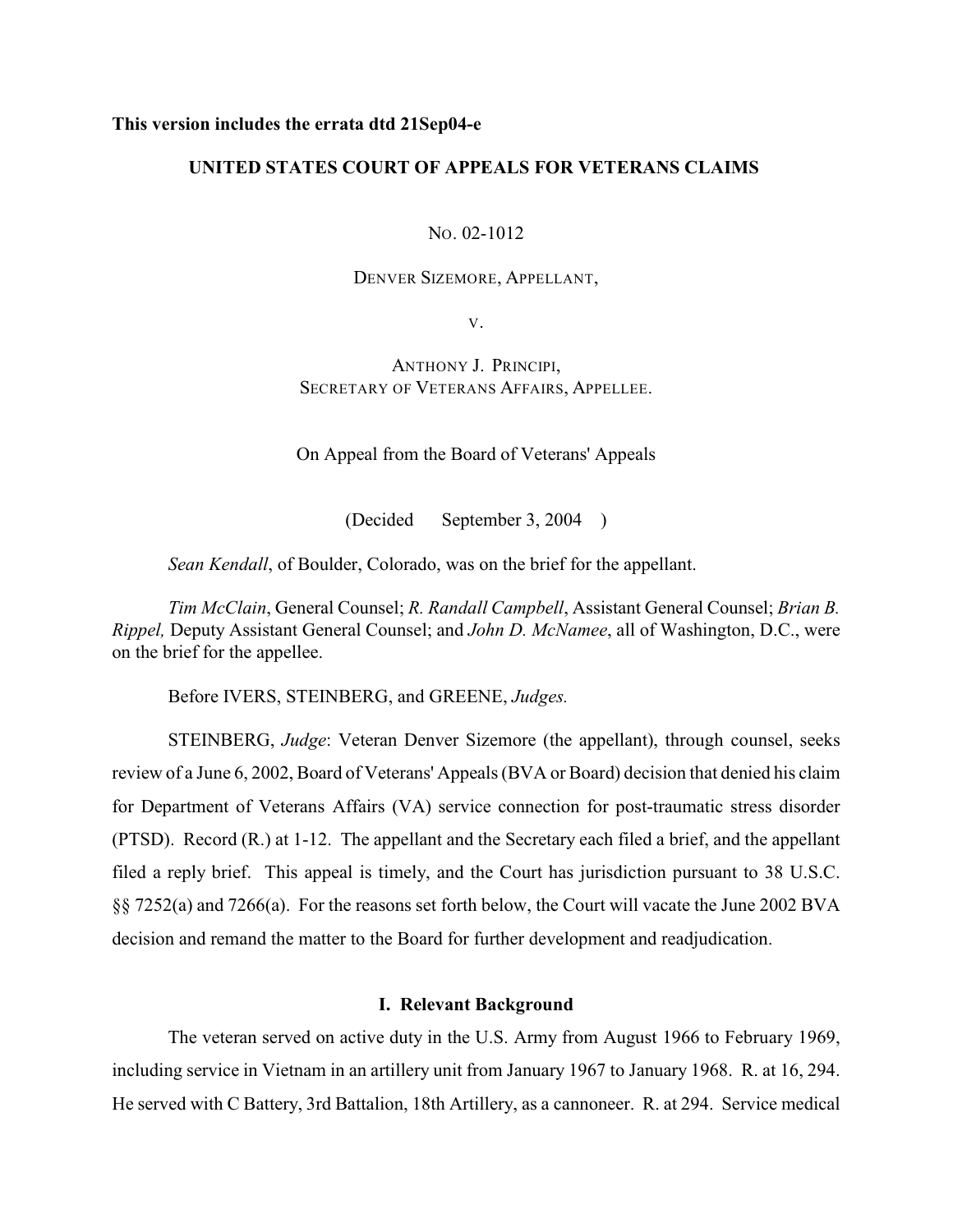records (SMRs) indicated that he suffered "[i]nternal derangement" of the left knee after having fallen off an armored personnel carrier while on perimeter guard duty on May 12, 1967. R. at 471, 475, 497. An SMR noted that he had "caught [his] foot in [the] latch as he fell and internally rotated (twisted) [his left] knee before he hit the ground." R. at 497. According to his SMRs, on May 18, 1967, he was hospitalized at the 249th General Hospital in Japan and on July 24, 1967, he resumed his duty as a cannoneer with the C Battery unit. R. at 294 (DA Form 20 – record of assignments); 504-07 (SMRs).

A February 1987 VA examination report included a diagnosis of the veteran as having, inter alia, a "[n]ervous condition which has been present since military service." R. at 122. The report noted the following: "[The veteran] cannot function very well when he is around a lot of people. He has trouble sleeping. He does not mention any specific Vietnam experiences which are a problem to him, if further evaluation is needed for this, he will have to have a psychiatric examination." R. at 122. The record on appeal (ROA) contains no record of another examination for the next six years. *See* R. at 122-92.

In February 1993, the veteran filed a claim with a VA regional office (RO) for service connection for, inter alia, a nervous disorder. R. at 184. VA medical records for that month noted that the veteran complained of, among other things, flashbacks and nightmares and his belief that they were related to his service in Vietnam. R. at 192, 195. He was hospitalized in a VA facility in April 1993 for an "[a]djustment disorder", and VA hospital records noted a discharge diagnosis of, inter alia, "features of [PTSD]". R. at 267-69. On April 29, 1993, the VARO denied service connection for a nervous condition. R. at 239, 241-42.

On August 30, 1994, the veteran filed a claim for service connection for PTSD. R. at 244. The following month, the RO requested additional information from the veteran regarding the incidents in service that he felt led to PTSD. R. at 247. In October 1994, he submitted, in support of his PTSD claim, a statement as follows:

> On or about the  $24<sup>th</sup>$  of July 1967 at 1:00 AM in the morning we w[ere] struck by Viet Kong [sic] mortar fire. There w[ere] 17 wounded. Sgt Ward and Spc. 4 Prior. I don't know or forgot the [ir] first names. There w[as] fire all over. [Three] of our guns were knocked out[;] every thing was destroyed. About [the]  $8<sup>th</sup>$  of April 1967 we were under another attack about 80 miles north of Chu-Lui.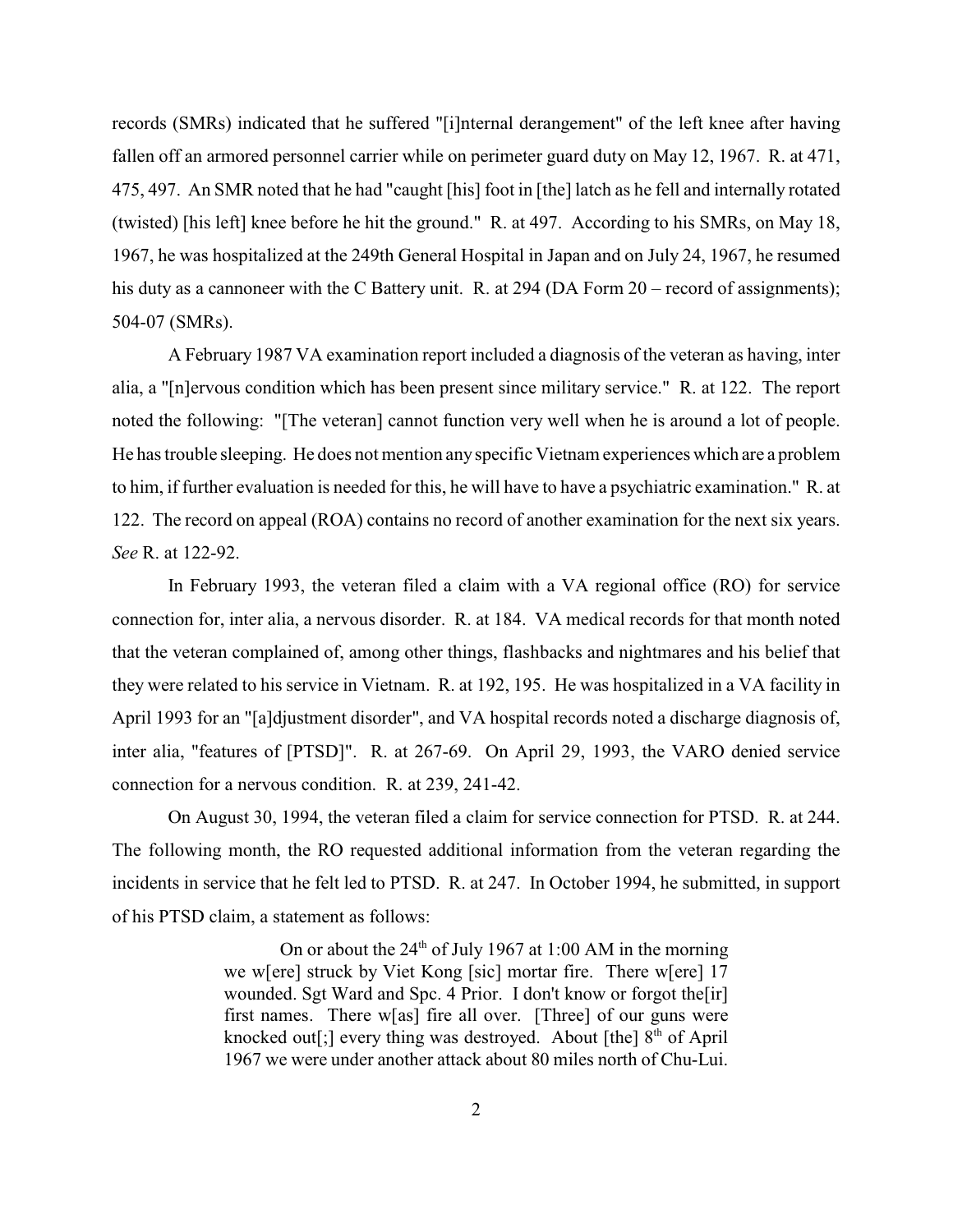I don't recall the L[anding]-Z[one;] both these attacks took place at the same L-Z. There were 4 of my unit hurt but I don't recall the  $\lfloor$ ir $\rfloor$ names. We were all in the 1st of the 25th infantry division heavy art[illery] company.

[I]n May 1967 I don't recall the date[,] we were struck again by mortar fire[.] I was knocked off an American Patrol Carrier about 10:30 at []night. The next morning I was sent to Cam Ron [sic] Bay. I stayed there for about 3 days and then [was] sent to North Camp Drake hospital in Tokyo Japan[, where] Istayed 63 day[s] for my left knee[.] After the 63 days in the hospital I went back to Viet Nam at our Camp Base which was Chu-Lui. I stayed there for 22 days and then went back to my unit.

. . . I feel what I [did] in Viet Nam really tore my world and my life apart. I was a gunner on a[n] 8" [s]elf[-p]ropel[l]ed gun and also a 175 [s]elf[-p]ropel[l]ed [gun]. I know in my heart I killed a lot of people in Viet Nam but I don't really care. It's on my mind all the time but it's something I have to live with.

R. at 260-61.

In January 1995, a VA psychiatrist, following a VA compensation and pension (C&P) examination, diagnosed the veteran as having "moderately severe" PTSD. R. at 298-300. At that time, the veteran noted that he had been nervous since he was in the service. R. at 298. He stated that he was a gunner in a self-propelled howitzer and a guard, and related that he was usually on reconnaissance missions, had seen casualties, including the death of an acquaintance, was subject to close hits, and was knocked off his gun carrier and hurt his left knee. R. at 299. In a May 1995 C&P examination report, a VA psychologist, Robert Tureen, Ph.D, examined the veteran and concluded that there was "no evidence on which to make a diagnosis of [PTSD]" and that "[m]ost of the problems reflected in the responses to test material suggest more of a characterological disturbance". R. at 304. The report of that examination related that the veteran had stated that he had been "blown off" a vehicle by a mortar shell and had seen numerous people killed while he was in Vietnam and that this still bothers him today. R. at 302-03.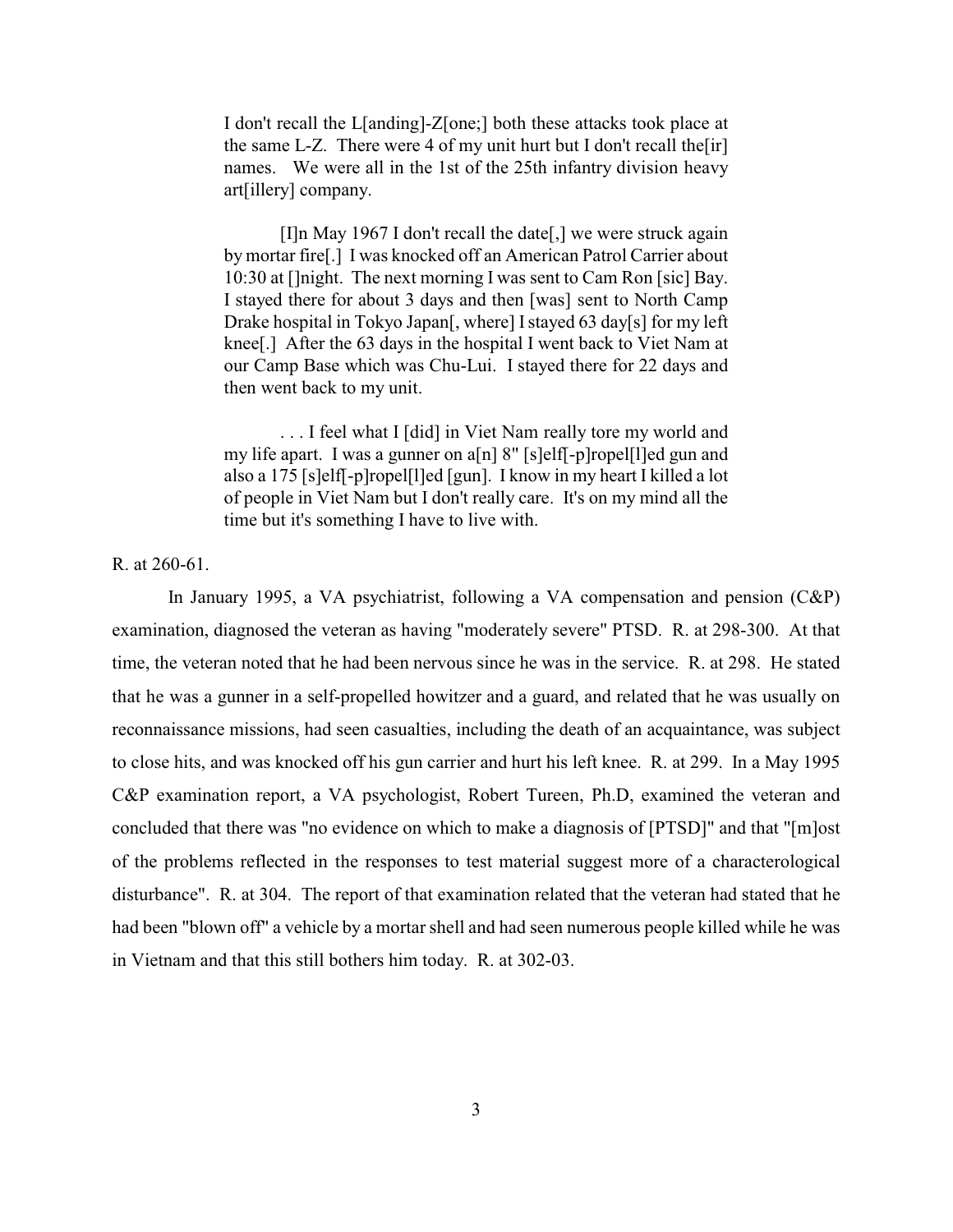In August 1995, in response to the RO's request for information concerning the veteran, the U.S. Army Environmental Support Group (ESG) informed the RO that both Chu Lai and Landing Zone English were attacked in 1967, but that, in order for the ESG to provide further research concerning specific combat incidents, the veteran must provide additional information, including specific dates, type, and location of incidents, full names of casualties, and unit designations. R. at 306. The ESG noted that the RO had not included the veteran's Vietnam tour dates or his completed unit designation to the company level. R. at 307. The ESG also noted that morning reports can be used to verify daily personnel actions such as wounded in action, killed in action, and missing in action, and that such reports could be obtained from the National Personnel Records Center (NPRC) in St. Louis, Missouri. R. at 306. The ESG further noted that "[s]tressors such as Mr. Sizemore['s] killing many people or his being knocked off a military vehicle during an enemy attack are seldom found in the combat records." *Ibid*.

In September 1995, the RO denied service connection for PTSD. R. at 385-86. The RO decision noted that the evidence was inadequate to establish that a stressful experience sufficient to cause PTSD actually occurred. *Ibid*. The veteran filed a Notice of Disagreement (R. at 390) in December 1995, and the RO issued a Statement of the Case (SOC) in March 1996. R. at 406. At a VA hearing in May 1996, the veteran testified under oath. R. at 421-31. In August 1996, he underwent a third VA C&P examination for his mental disorder. R. at 450. The examining VA psychiatrist diagnosed the veteran as having PTSD and noted the following: "The patient does seem to have [PTSD] which seems to be service related." R. at 452. The RO issued a Supplemental SOC (SSOC) in December 1996. R. at 454.

In June 1997, the RO requested further information from the ESG (renamed the "U.S. Armed Service Center for Research of Unit Records" (USASCRUR)) in order to verify the veteran's claimed stressors, and the RO provided more detailed information about the veteran's unit and alleged stressor incidents. R. at 462. In December 1997, the USASCRUR responded, enclosing "Operational Reports of Lessons Learned" (ORLLs) for the period November 1, 1966, through January 31, 1968. R. at 517. (The ORLLs showed the locations, missions, and combat activities of units, including Battery C; although the reports listed casualty statistics, no names were provided. *Ibid.*) The USASCRUR also enclosed a morning report dated June 25, 1967, for the veteran's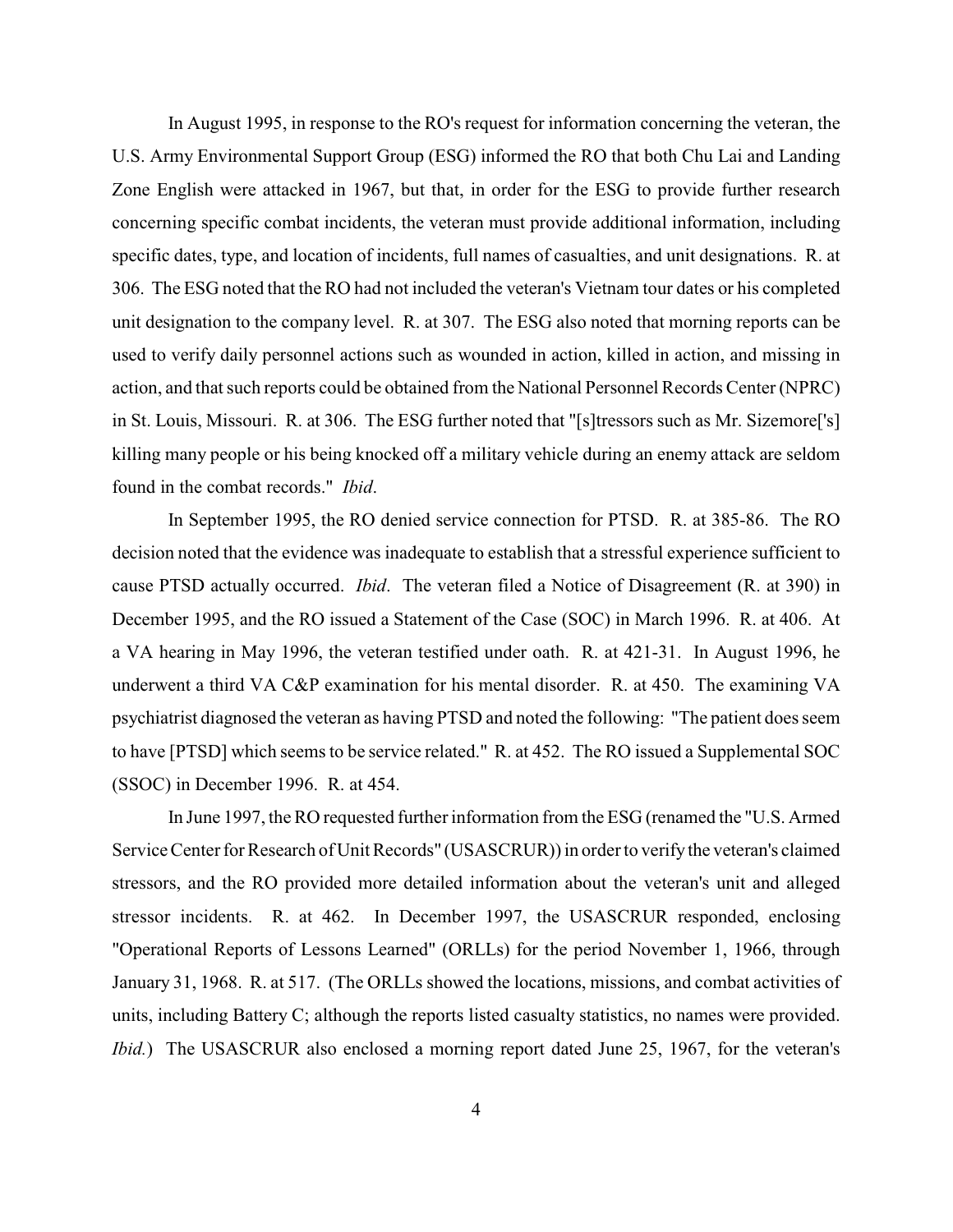Battery C unit, and pointed out that the ORLLs and morning reports did not document a combat action occurring on July 24, 1967. *Ibid*. The USASCRUR noted, however, that the reports did document that on June 24, 1967, an enemy attack resulted in Battery C's sustaining one killed in action and 49 wounded in action. R. at 517 (USASCRUR cover letter), 537 (ORLL for period ending July 31, 1967), 567-69 (morning report dated June 25, 1967 ). The USASCRUR noted that morning reports can be ordered from the NPRC in St. Louis, Missouri. R. at 517.

The ORLL for the quarterly period beginning February 1, 1967, and ending April 30, 1967, noted, inter alia, that the veteran's unit had participated in Task Force (TF) OREGON and that his unit "reinforc[ed] the [artillery] fires" of another Battalion. R. at 523-24. The ORLL for the period between May 1 and July 31, 1967, described operations on specific days. R. at 536-37. For example, it described the June 24, 1967, incident in which the veteran's unit was attacked resulting in one casualty and many wounded in action. R. at 537. Of the eleven other operations described during that period, none included the receipt of enemy fire by the veteran's unit. *See* R. at 536-37.

In a November 1998 C&P examination report by a VA psychiatrist, the veteran was diagnosed as having, among other things, a "probable personality disorder". R. at 794. Although it did not include a diagnosis of PTSD for the veteran, the report noted that he had stated that "he probably killed eight to ten enemy soldiers" and "saw eleven of his friends killed, mostly by mortars but also by small arms fire" and that the veteran noted that "the worst thing that happened to him was that he had to engage and kill enemy soldiers, but he felt that it was justifiable by the fact that it was a combat situation and it was 'either them or me'." R. at 792. The report noted that the veteran's medical history was positive "for left[-]knee trouble secondary to being 'blow[n] off an APC' in Vietnam." *Ibid.*

In January 1999, the RO issued another SSOC. R. at 797-800. In his Substantive Appeal to the Board, the veteran stated: "The [SSOC] states the combat was on 6/24/67 and that is correct as I was returned to the unit two days before the attack." R. at 821. In an August 6, 1999, decision, the Board denied service connection for PTSD. R. at 835-42. The Board concluded that the veteran did not engage in combat with the enemy and that there was no credible supporting evidence confirming the claimed stressors. R. at 836. The veteran appealed the 1999 Board decision to this Court (No. 99-1989), which vacated that decision and remanded the matter to the Board for readjudication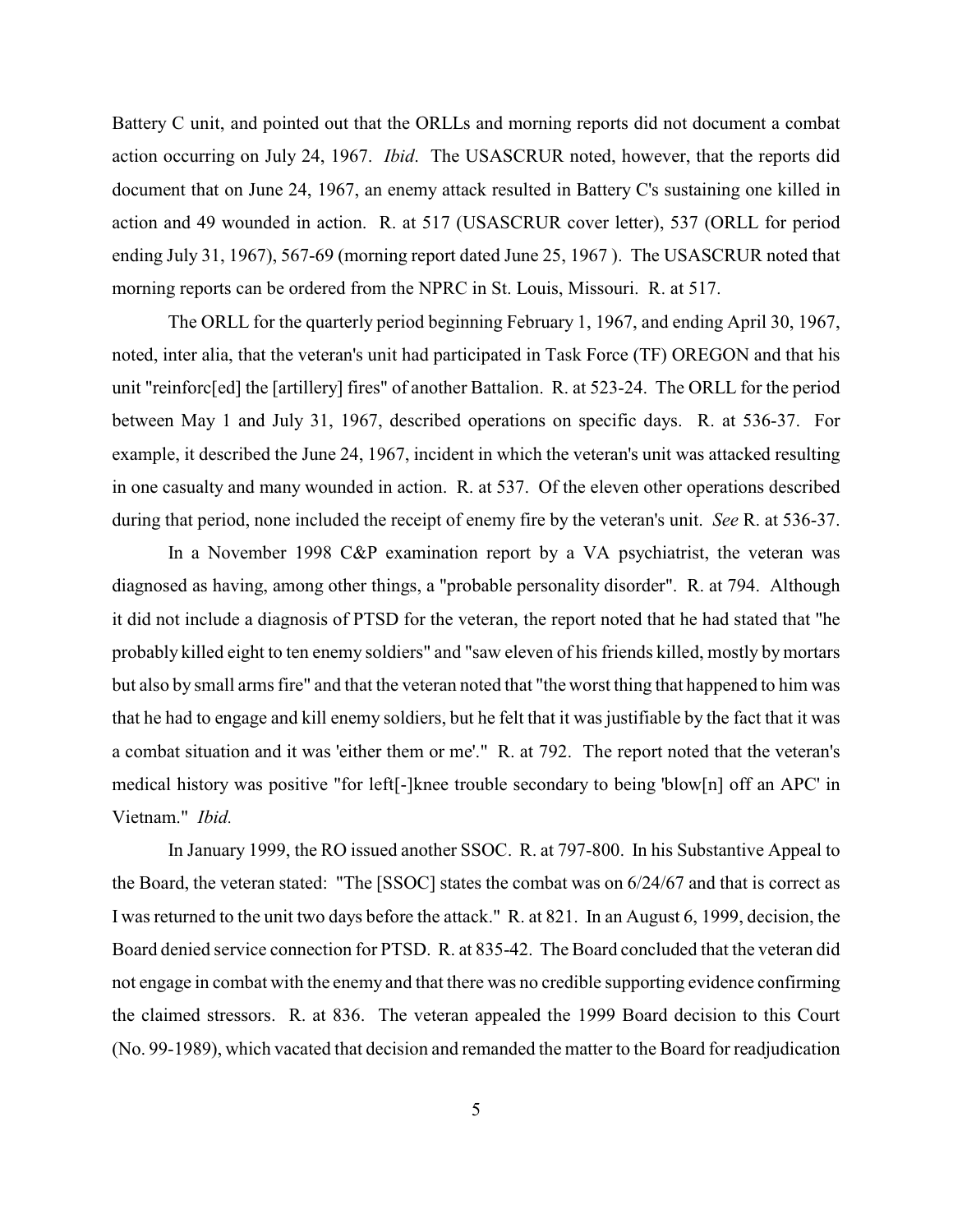in light of 38 U.S.C. § 5103(a), as amended by the Veterans Claims Assistance Act of 2000 (VCAA), Pub. L. No. 106-475, § 3(a), 114 Stat. 2096, 2096-97, and this Court's opinion in *Holliday v. Principi*, 14 Vet.App. 280, 286 (2001), *overruled in part by Kuzma v. Principi*, 341 F.3d 1327, 1329 (Fed. Cir. 2003) (citing to *Dyment v. Principi*, 287 F.3d 1377, 1385 (Fed. Cir. 2002), and *Bernklau v. Principi*, 291 F.3d 795, 806 (Fed. Cir. 2002)). R. at 920-21 (Court order dated April 27, 2001). Before the Board decision now on appeal, VA's General Counsel issued on October 18, 1999, a precedent opinion that, among other things, (1) defined the phrase "engaged in combat with the enemy" as used in 38 U.S.C. § 1154(b); and (2) explained what evidence should be considered satisfactory proof that a veteran engaged in combat with the enemy. VA Gen. Coun. Prec. 12-99 (Oct. 18, 1999) [hereinafter G.C. Prec. 12-99].

In the June 2002 BVA decision here on appeal, the Board denied service connection for PTSD, after finding that (1) by a preponderance of the evidence, the veteran did not engage in combat with the enemy while serving in Vietnam (R. at 6), (2) the record contained no credible supporting evidence that confirmed any of the veteran's claimed stressors (R. at 2), and (3) the record contained no diagnosis of PTSD related to verified stressors (*ibid.*). In making its findings, the Board relied on G.C. Prec. 12-99. The Board also concluded that VA had complied with the VCAA, that the record was complete and adequate for appellate review, and that no further action was necessary to meet the requirements of the VCAA. R. at 3.

### **II. Contentions of Parties**

The appellant urges the Court to reverse as clearly erroneous the Board's finding that he did not engage in combat with the enemy and to remand the matter to the Board to apply the combat presumption of section 1154(b). Brief (Br.) at 15-18. He argues that a unit may engage in combat by "[s]helling the enemy with thousands of rounds of artillery". *Id.* at 12. He notes that combat is defined as "active fighting in a war" and argues that he was actively fighting by firing his weapon. Id. at 17 (quoting MERRIAM-WEBSTER'S NINTH NEW COLLEGIATE DICTIONARY 262 (9th ed. 1990)). He contends that, contrary to the Board's finding, counterfire is not a necessary element of the definition of combat. *Id*. at 17. The appellant also argues that the Board failed to provide an adequate statement of reasons or bases for its conclusion that he did not engage in combat with the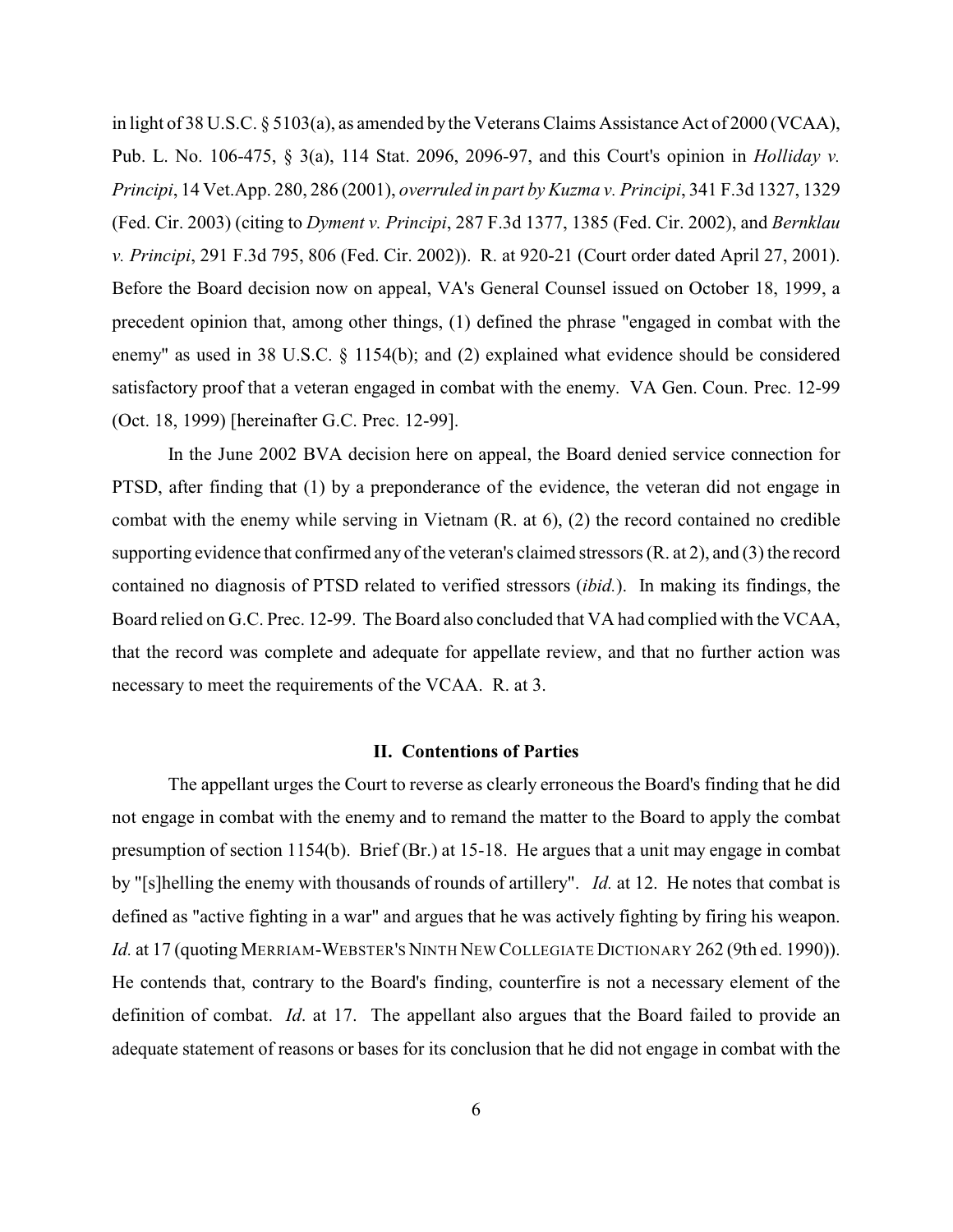enemy. Br. at 18. He contends that the Board "completely ignored" his testimony that he had engaged in combat with the enemy. Br. at 19 (citing to R. at 260). He further argues that VA failed to assist him by not attempting to verify his claimed in-service stressors (Br. at 13, 19-20) and failed to comply with the section 5103(a) notice provisions enacted by the VCAA (Br. at 22).

The Secretary states that he accepts the appellant's statement of facts. Br. at 2 (citing Appellant's Br. at 1-12). He asserts that this appeal turns on whether the appellant was a combat veteran and argues that the appellant had not engaged in combat because he was never subjected to enemy fire. Br. at 4-5, 12. He contends that the Board provided an adequate statement of reasons or bases in support of its decision and that the appellant's account of his Vietnam experiences are contradicted by official records. Br. at 12. The Secretary further contends that any additional section 5103(a) notice would not assist the veteran. Br. at 13. He also argues that if the Court should find that the VCAA requirements have not been met, the Court should hold that this noncompliance was nonprejudicial error. Br. at 14.

#### **III. Analysis**

## *A. Applicable Law and Regulations*

To support a claim for service connection for PTSD, a claimant must present evidence of (1) a current diagnosis of PTSD; (2) credible supporting evidence that the claimed in-service stressor actually occurred; and (3) medical evidence of a causal nexus between the current symptomatology and the claimed in-service stressor. 38 C.F.R. § 3.304(f) (2003); *see Cohen (Douglas) v. Brown*, 10 Vet.App. 128, 138 (1997); *see also* 38 C.F.R. § 4.130, Diagnostic Code (DC) 9411 (2003) (Schedule of ratings for mental disorders – PTSD). Where a current diagnosis of PTSD exists, the *sufficiency* of the claimed in-service stressor is presumed. *See Cohen*, 10 Vet.App. at 144. However, credible evidence that the claimed in-service stressor *actually occurred* is also required. 38 C.F.R. § 3.304(f). Specifically, 38 C.F.R. § 3.304(f) provides, in pertinent part:

> Service connection for [PTSD] requires medical evidence diagnosing the condition in accordance with [38 C.F.R.]  $\S$  4.125(a) . . . ; a link, established by medical evidence, between current symptoms and an in-service stressor; and *credible supporting evidence that the claimed in-service stressor occurred*. Although service connection may be established based on other in-service stressors, the following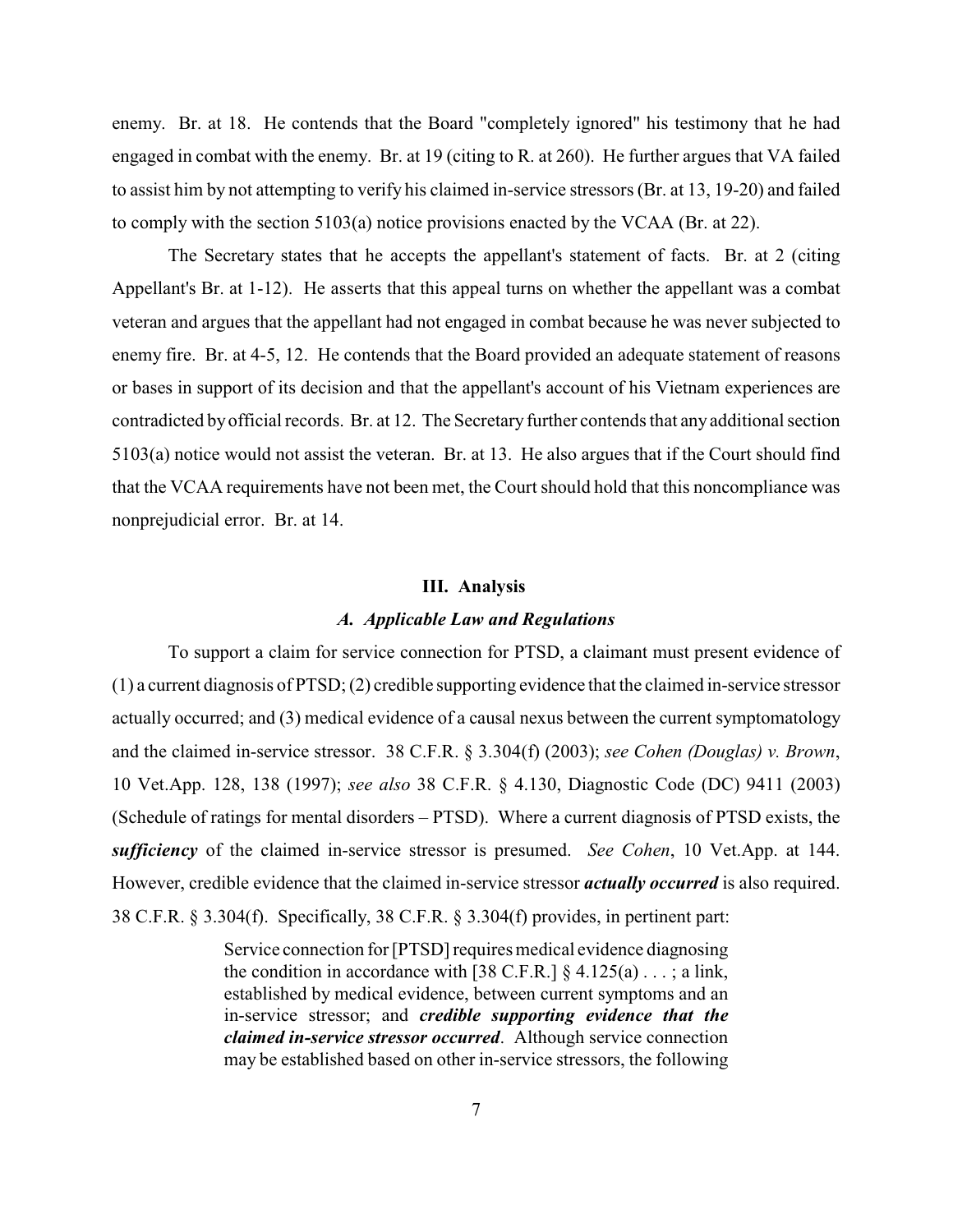provisions apply for specified in-service stressors as set forth below:

(1) If the evidence establishes that the veteran engaged in combat with the enemy and the claimed stressor is related to that combat, in the absence of clear and convincing evidence to the contrary, and provided that the claimed stressor is consistent with the circumstances, conditions, or hardships of the veteran's service, the *veteran's lay testimony alone may establish the occurrence of the claimed in-service stressor*.

38 C.F.R. § 3.304(f) (emphasis added). (Although § 3.304(f) was amended during the pendency of this claim at VA, the credible-supporting-evidence requirement at issue here has remained unchanged. *See* 67 Fed. Reg. 10,332 (Mar. 7, 2002); 64 Fed. Reg. 32,807, 32,808 (June 18, 1999).) The "engaged in combat" provision of this regulation was derived from 38 U.S.C. § 1154(b), which provides:

> In the case of any veteran who engaged in combat with the enemy in active service with a military, naval, or air organization of the United States during a period of war, campaign, or expedition, the Secretary shall accept as sufficient proof of service<sup>[</sup>]connection of any disease or injury alleged to have been incurred in or aggravated by such service satisfactory lay or other evidence of service incurrence or aggravation of such injury or disease, if consistent with the circumstances, conditions, or hardships of such service, notwithstanding the fact that there is no official record of such incurrence or aggravation in such service, and, to that end, shall resolve every reasonable doubt in favor of the veteran. Service[]connection of such injury or disease may be rebutted by clear and convincing evidence to the contrary. The reasons for granting or denying service[]connection in each case shall be recorded in full.

38 U.S.C. § 1154(b); *see Arms v. West*, 12 Vet.App. 188, 194 (1999); *Cohen*, 10 Vet.App. at 145-46.

Accordingly, if the veteran engaged in combat and the claimed stressor is combat related, the veteran's lay testimony alone generally is sufficient to establish the occurrence of the claimed in-service stressor. 38 C.F.R. § 3.304(f). If, however, the claimed stressor is not combat related, its occurrence must be corroborated by credible supporting evidence. *See Cohen*, 10 Vet.App. at 142. (citing § 3.304(f)). When a claim for PTSD is based on a noncombat stressor, "the noncombat veteran's testimony alone is insufficient proof of a stressor." *Moreau v. Brown*, 9 Vet.App. 389, 396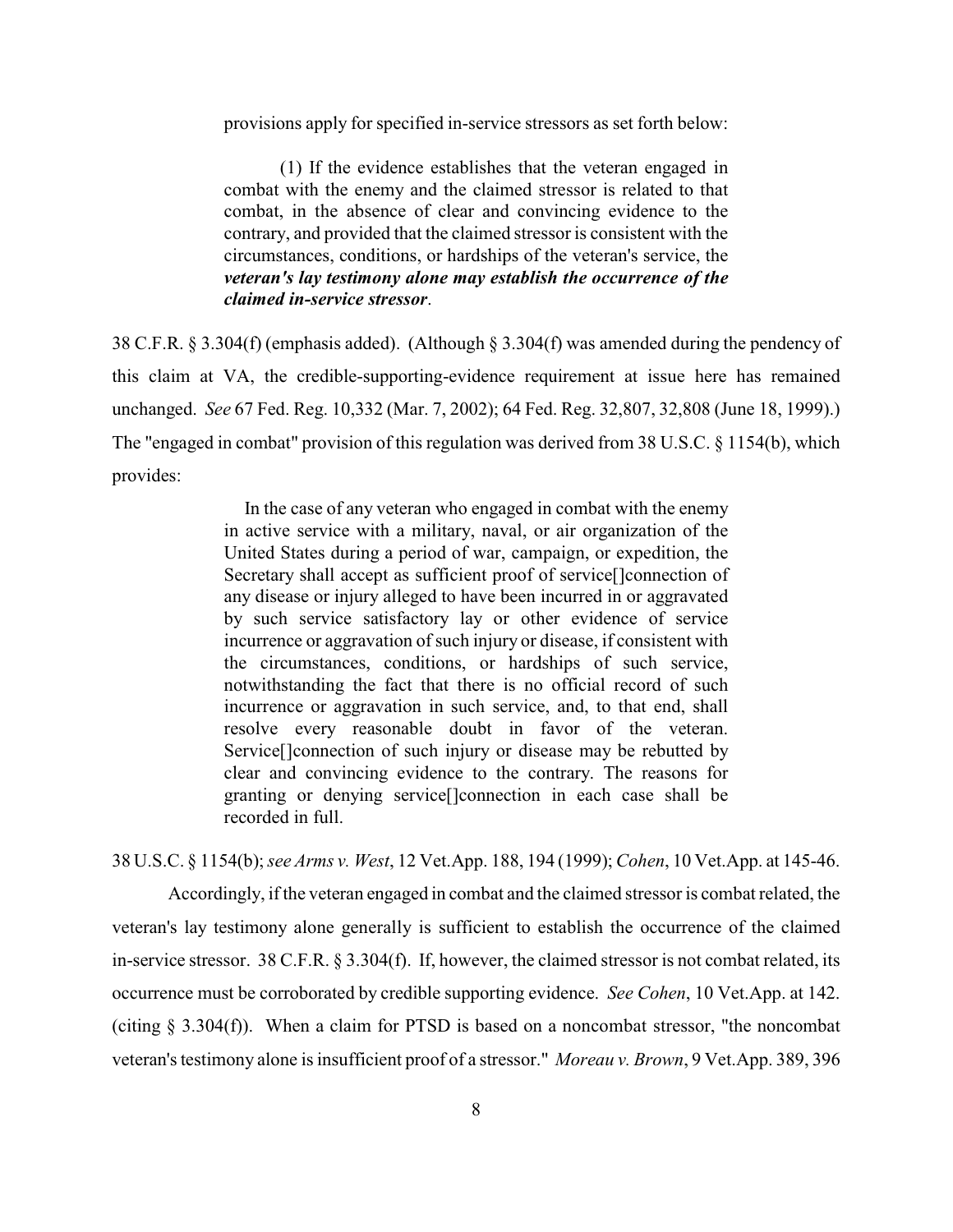(1996). Corroboration does not require, however, "that there be corroboration of every detail including the appellant's personal participation in the identifying process." *Suozzi v. Brown*, 10 Vet.App. 307, 311 (1997); *see also Pentecost v. Principi*, 16 Vet.App. 124, 128 (2002) (holding that Board "erroneously insisted that there be corroboration of the veteran's personal participation").

The Board's finding of noncombat status is a finding of fact that the Court reviews under a "clearly erroneous" standard of review pursuant to 38 U.S.C. § 7261(a)(4). *See Moreau*, 9 Vet.App. at 395. Whether a veteran has submitted sufficient corroborative evidence of his or her claimed in-service stressors is also a factual determination that is reviewed under this standard. *Pentecost*, 16 Vet.App. at 129. Under this deferential standard, if there is a "'plausible' basis" in the record, "'viewed in its entirety'", for the factual determinations of the BVA, the Court cannot overturn them. *Gilbert v. Derwinski*, 1 Vet.App. 49, 52-53 (1990) (quoting *Anderson v. City of Bessemer City*, 470 U.S. 564, 573-74 (1985)); *see also Mariano v. Principi*, 17 Vet.App. 305, 313 (2003).

Moreover, the Secretary is required by 38 U.S.C. § 5107(b) to consider all information and lay and medical evidence of record, and, under the section 5107(b) "equipoise standard", to find for the claimant unless "a fair preponderance of the evidence is against the claim[ant's position]." *Gilbert*, 1 Vet.App. at 54-55; *see also Mariano*, 17 Vet.App. at 313-17 (reversing two BVA findings of fact as "clearly erroneous application[s] of the section 5107(b) equipoise standard").

The Board, too, must consider all evidence of record and consider, and discuss in its decision, all "potentially applicable" provisions of law and regulation. *Schafrath v. Derwinski*, 1 Vet.App. 589, 593 (1991); *see* 38 U.S.C. § 7104(a);*Charles v. Principi*, 16 Vet.App. 370, 373 (2002); *Weaver v. Principi*, 14 Vet.App. 301, 302 (2001) (per curiam order); *Sanden v. Derwinski*, 2 Vet.App. 97, 100 (1992). The Board is also required to include in its decision a written statement of the reasons or bases for its findings and conclusions on all material issues of fact and law presented on the record; that statement must be adequate to enable an appellant to understand the precise basis for the Board's decision, as well as to facilitate informed review in this Court. *See* 38 U.S.C. § 7104(d)(1); *Allday v. Brown*, 7 Vet.App. 517, 527 (1995); *Gilbert*, 1 Vet.App. at 56-57. To comply with this requirement, the Board must analyze the credibility and probative value of the evidence, account for the evidence that it finds persuasive or unpersuasive, and provide the reasons for its rejection of any material evidence favorable to the claimant. *See Caluza v. Brown*, 7 Vet.App. 498, 506 (1995), *aff'd*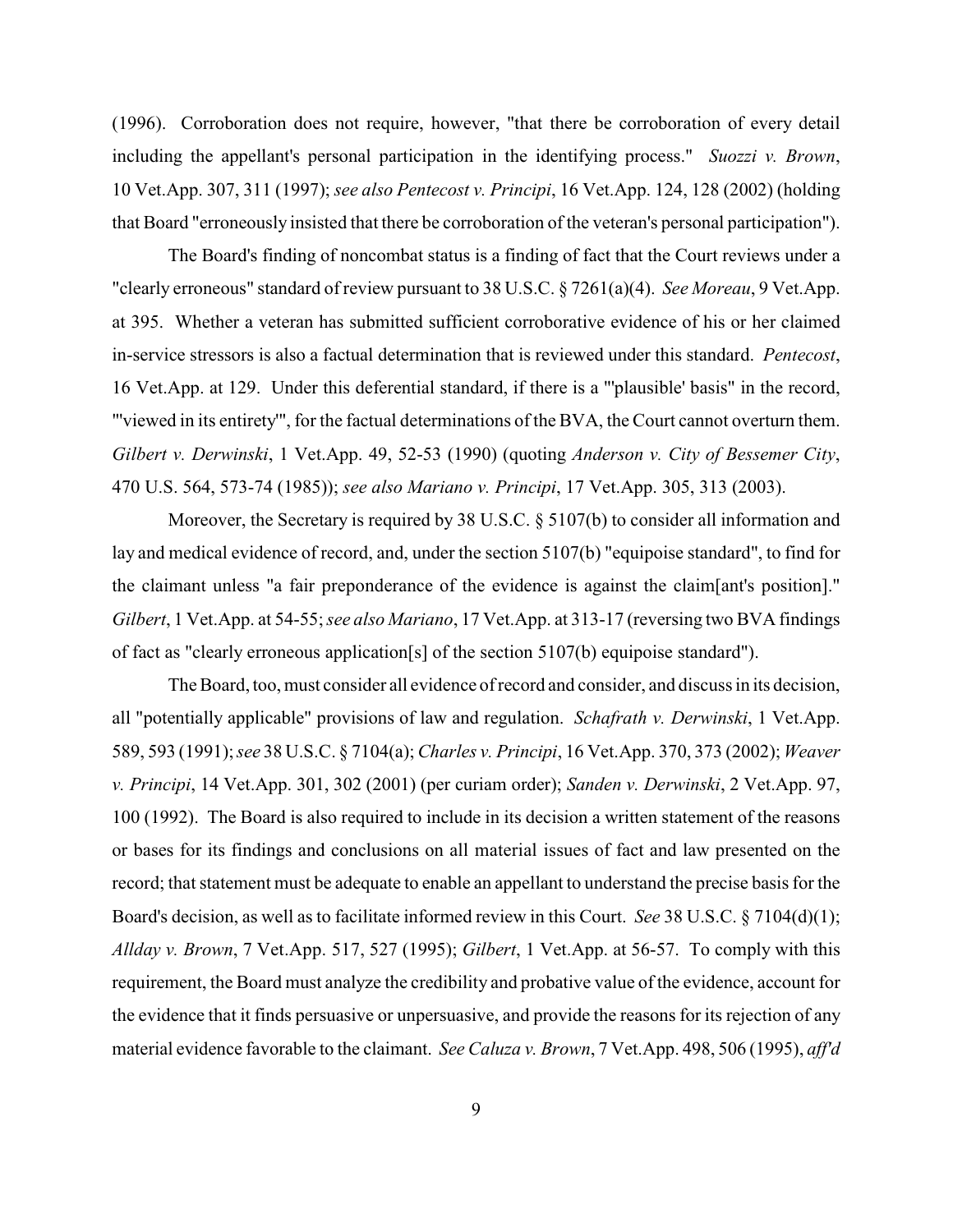*per curiam*, 78 F.3d 604 (Fed. Cir. 1996) (table); *Gabrielson v. Brown*, 7 Vet.App. 36, 39-40 (1994); *Gilbert*, *supra*.

### *B. Application of Law to Facts*

The Board recognized that the veteran had been diagnosed with PTSD and determined that the case turned on whether he had either engaged in combat during service or experienced a verifiable in-service stressor. R. at 5. In determining whether the appellant "engaged in combat with the enemy", the Board relied on a VA General Counsel (GC) precedent opinion, G.C. Prec. 12-99, and stated that it requires that "the veteran have taken part in a fight or encounter with a military foe or hostile unit or instrumentality." R. at 6. The Board found that "the preponderance of the evidence is against a finding that the veteran participated in combat with the enemy." R. at 6. The Board stated that "[a]lthough the veteran was assigned a combat-related [military occupational specialty], there is no evidence that he participated in combat, within the meaning of the General Counsel opinion." R. at 6. Specifically, the Board stated:

> While the records obtained by USASCRUR for the period of the veteran's assignment to Battery C, 3rd Battalion, 18th Brigade indicate that the unit engaged in numerous direct combat support missions, it *received* no counterfire or enemy incursions at any time the veteran was present. . . . Most clearly, while the veteran's unit was the target of an enemy mortar and recoilless rifle attack on 24 June 1967, the veteran was then hospitalized in Japan.

R. at 6 (emphasis added). Again referring to G.C. Prec. 12-99, the Board stated that "[t]he mere fact that the veteran served as a cannoneer cannot constitute a finding that the veteran engaged in combat when the record contains no *ordinary* indications of combat involvement." R. at 11 (emphasis added).

In arguing that the Board provided an adequate statement of reasons or bases for its determination that the appellant did not engage in combat, the Secretary asserts that "a determination . . . whether [the appellant] engaged in combat – when it is clear that he fired artillery but the enemy did not fire at him – would not require . . . an exhaustive statement of reasons or bases." Br. at 11. He maintains that the uncontested fact that the appellant was not subjected to enemy fire is determinative of the combat issue. Br. at 4, 5. The appellant, however, contends that he did engage in combat with the enemy because he fired artillery rounds into enemy positions. Br. at 15.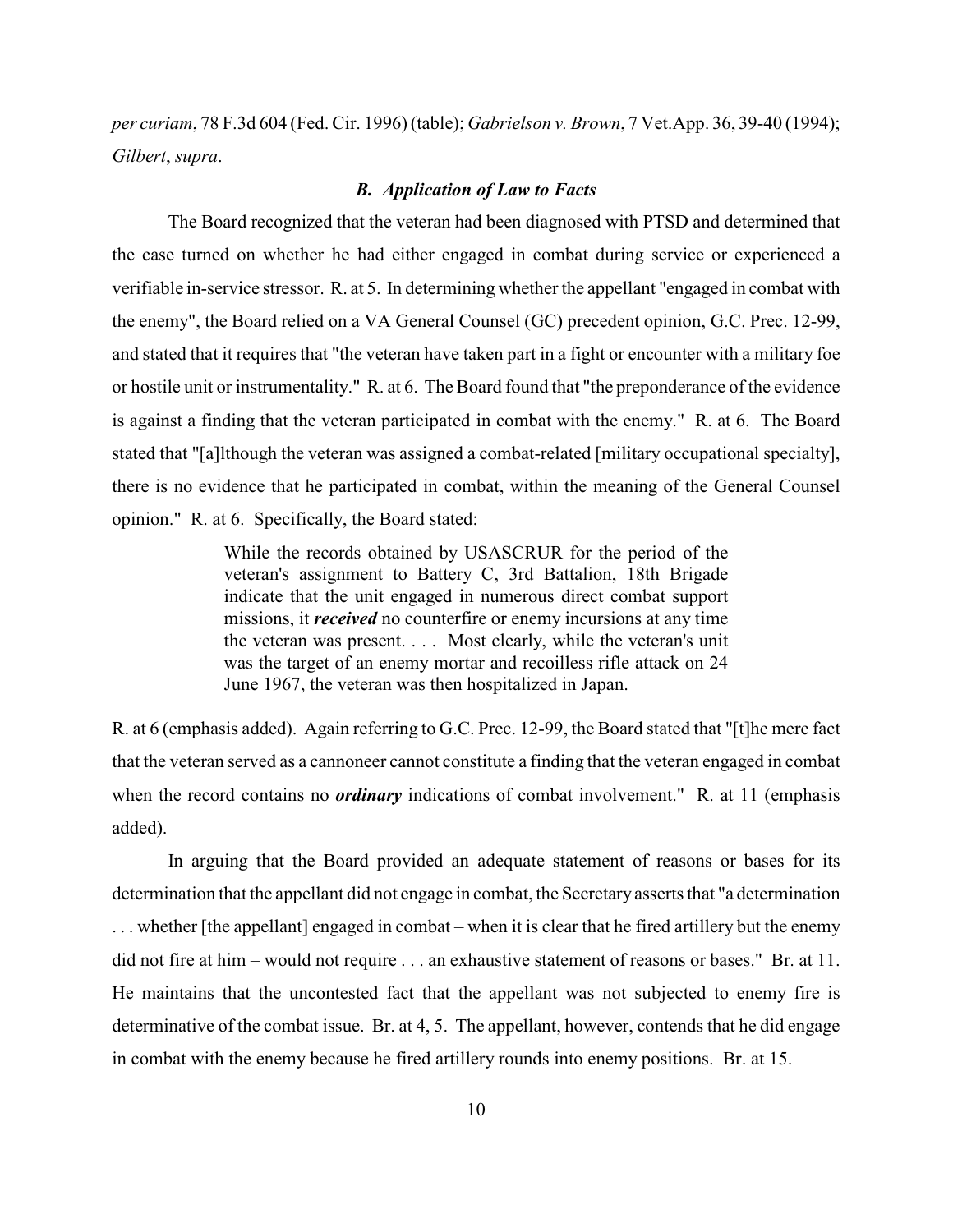The Court concludes that the Board erred to the extent that its determination that the appellant had not engaged in combat was based on the sole criterion of the appellant's not having received fire from the enemy. The Board erred insofar as it based that determination on G.C. Prec. 12-99. That opinion does not state that the meaning of the phrase "engaged in combat with the enemy" requires that a veteran have received fire. The GC opinion defines "engaged in combat with the enemy", as used in 38 U.S.C. § 1154(b), as requiring the veteran to have "personally participated in events constituting an actual fight or encounter with a military foe or hostile unit or instrumentality." G.C. Prec. 12-99 at ¶ 4. Significantly, that opinion also stated the following: "Evidence that the veteran participated in *attacking or* defending an attack of the enemy would ordinarily show that the veteran had 'engaged in combat,' but that general description would not be exhaustive of circumstances which may, in individual cases, be found to constitute engagement in combat." *Id*. at ¶ 6 (emphasis added). The Court notes that the GC opinion drew this conclusion from an August 17, 1932, VA Administrator's Decision No. 100, from which G.C. Prec. 12-99 quoted the following: "[T]he phrase 'incurred in combat,' as used in the Act of June 30, 1932, would generally include 'a disability incurred as a direct result of injury caused by an instrumentality of war while [the veteran] was actually engaged in *attacking*, defending *or* sustaining an attack of the enemy.'" G.C. Prec. 12-99 at ¶ 5 (emphasis added). Indeed, this definition was part of the background for the enactment of section 1154(b) in 1941. *See* G.C. Prec. 12-99 at ¶ 5; *see also Arms*, 12 Vet.App. at 197 (noting legislative history for section 1154(b)). This GC precedent opinion was binding on the Board, 38 U.S.C. § 7104(c); 38 C.F.R. § 14.507(b), but the Board does not appear to have followed it.

Although the Board correctly recognized that, pursuant to that GC opinion, the determination whether a veteran was in combat must be made on a case-by-case basis, the Board disregarded the above GC opinion explanation as to participation in "attacking", which could cover the appellant's circumstances. The ORLL for the February 1 to April 30, 1967, quarter showed that the appellant's unit had been responsible for shooting artillery fire into enemy areas and that his unit killed numerous Viet Cong soldiers. R. at 526-28. Specifically, the ORLL noted that during the night of February 18-19, Battery C, firing in support of another battalion, "received credit for 25 V[iet]C[ong] KIA [(killed in action)]." R. at 526. That ORLL also identified how the veteran's unit was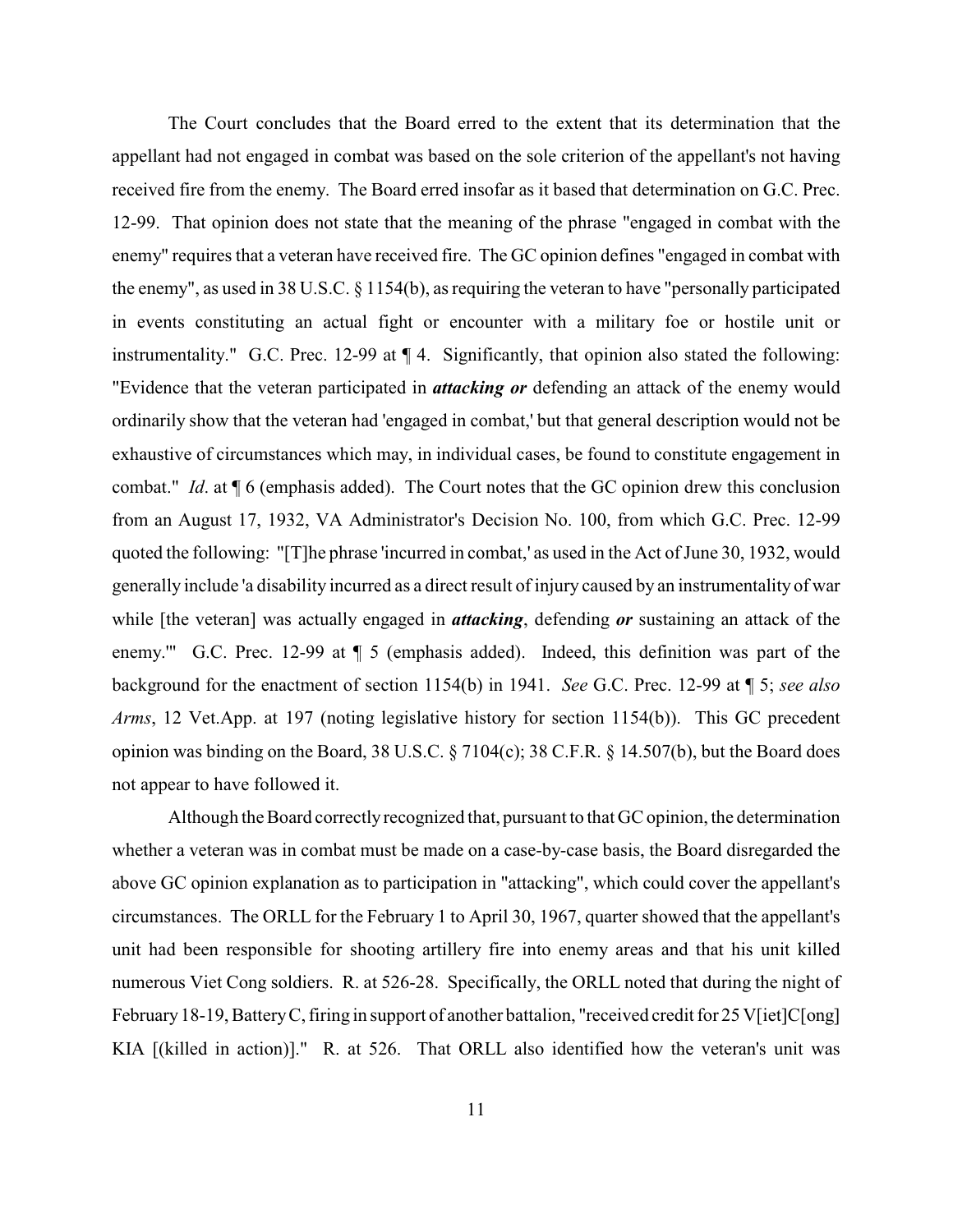"[o]rganiz[ed] for [c]ombat" in connection with Battery A and Battery B of his artillery unit for various dates in February and April. R. at 526-27. The ORLL further noted that in support of TF Oregon (April 17-April 30, 1967), the artillery fire was responsible for, among other things, the following: (1) 61 structures and huts destroyed; (2) one base camp destroyed; (3) two bridges destroyed; (4) 21 boats sunk; (5) 101 "KIA (probable)"; and (6) 4 wounded in action. R. at 527. The ORLL noted that the veteran's BatteryC guns fired more than 12,000 rounds during this three-month reporting period. R. at 528.

The Board's conclusion as to whether the appellant was engaged in combat was thus based on an incomplete statement of reasons or bases. *See Cohen* and *Gilbert*, both *supra.* Accordingly, the Court will vacate the Board decision and remand the matter to the Board for it to readjudicate whether the appellant engaged in combat. In this regard, the Board must address the meaning of the term "attacking" as used in G.C. Prec. 12-99 and explain whether the evidence, including the appellant's account, the ORLLs and the morning reports, supports a determination that he had been involved in combat. *See Gaines v. West*, 11 Vet.App. 353, 359 (1998) (finding error where, in analyzing whether appellant had engaged in combat, Board partly relied on lack of award of medals showing combat service but neglected to address, inter alia, appellant's sworn testimony that he had engaged in combat); *Suozzi*, 10 Vet.App. at 310-11 (concluding that corroboration of claimed inservice stressor does not require corroboration of every detail, including appellant's personal participation in identifying process); *see also Pentecost*, *supra*.

The Court notes that, contrary to the appellant's assertions, the Board did consider his sworn lay testimony in its determination that he had not engaged in combat. The Board considered his testimony for both the combat and the stressor-corroboration issues. R. at 7, 9, 11. In its discussion of whether the appellant experienced an in-service stressor, the Board stated: "In the absence of appropriate military citations or other evidence sufficient to establish that the veteran engaged in combat with the enemy, the Board *has also considered the veteran's testimony* and all corrobative evidence." R. at 7 (emphasis added). The Board noted that the appellant "provided further descriptions of his alleged stressors at VA examinations and in his personal hearing testimony" and described some of the testimony from the hearing in May 1996. R. at 8; *see* R. at 421-31 (May 1996 hearing transcript). The Board also described the veteran's description of stressors in his October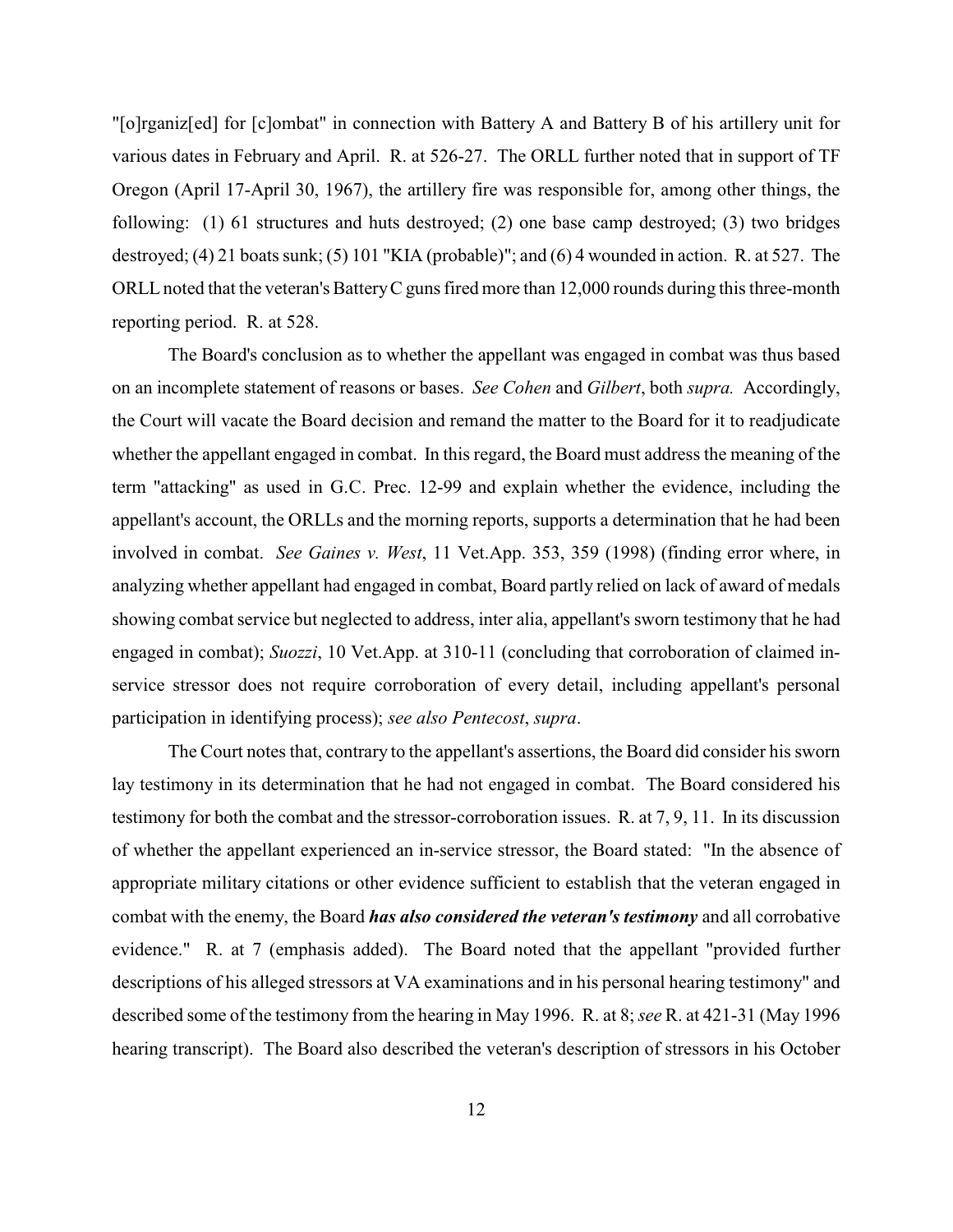1994 statement; the August 1995 ESG letter; and VA examination reports from January 1995, May 1995, and November 1997. R. at 7-10. Based on that evidence, the Board concluded that there was no independent evidence to corroborate under § 3.304(f) that any claimed in-service stressor had actually occurred. The Board also concluded that "based on the evidence, the record does not include sufficient evidence to establish that the veteran engaged in combat with the enemy during service [so as] to invoke [section] 1154(b) and the presumption for combat service." R. at 9. Nevertheless, as discussed above, a remand is required based on the Board's failure to provide an adequate statement of reasons or bases in light of the GC opinion's conclusion regarding the meaning of the term "engaged in combat".

In readjudicating on remand the appellant's claim for service connection for PTSD, if the Board again determines that the appellant did not engage in combat, the Board will be required to apply, inter alia, the provisions of 38 C.F.R. § 3.304(f) and specifically those pertaining to noncombat veterans. *See Moran v. Principi*, 17 Vet.App. 149, 155 (2003). In this regard, as to the appellant's contention that VA failed to fulfill its duty to assist him in the verification of his alleged stressors, the Court disagrees with the Board's determination that VA made all reasonable efforts to verify the veteran's claimed PTSD stressors. R. at 3. To the contrary, the Court concludes that the appellant was not advised adequately by VA as to the types of information that may help to verify his claimed in-service stressors. *See* 38 U.S.C. § 5103A. In particular, at the May 1996 VA hearing (R. at 421-31) VA failed to advise the appellant that he could submit corroboration in the form of "buddy statements" as to some of the occurrences that he alleged were in-service stressors. *See* 38 C.F.R. § 3.103(c)(2) (1995) (providing that VA hearing officer must, inter alia, suggest submission of evidence that claimant "may have overlooked and [that] would be of advantage to the claimant's position"); *Dixon v. Derwinski*, 3 Vet.App. 261, 263 (1992) (citing *Garlejo v. Derwinski*, 2 Vet.App. 619, 620-21 (1992) (concluding that VA breached duty to assist appellant by neglecting to inform him that he could ask fellow soldiers to write letters in support of his claim)); *see also Moran*, 17 Vet.App. at 159 (citing *YR v. West*, 11 Vet.App. 393, 397-99 (1998) (concluding that, in PTSD case, "credible supporting evidence" is not limited to service department records, but can be from any source and holding that Board's failure to discuss written statement of appellant's sister was prejudicial error)); *Cohen*, 10 Vet.App. at 145 (noting that occurrence of stressor had been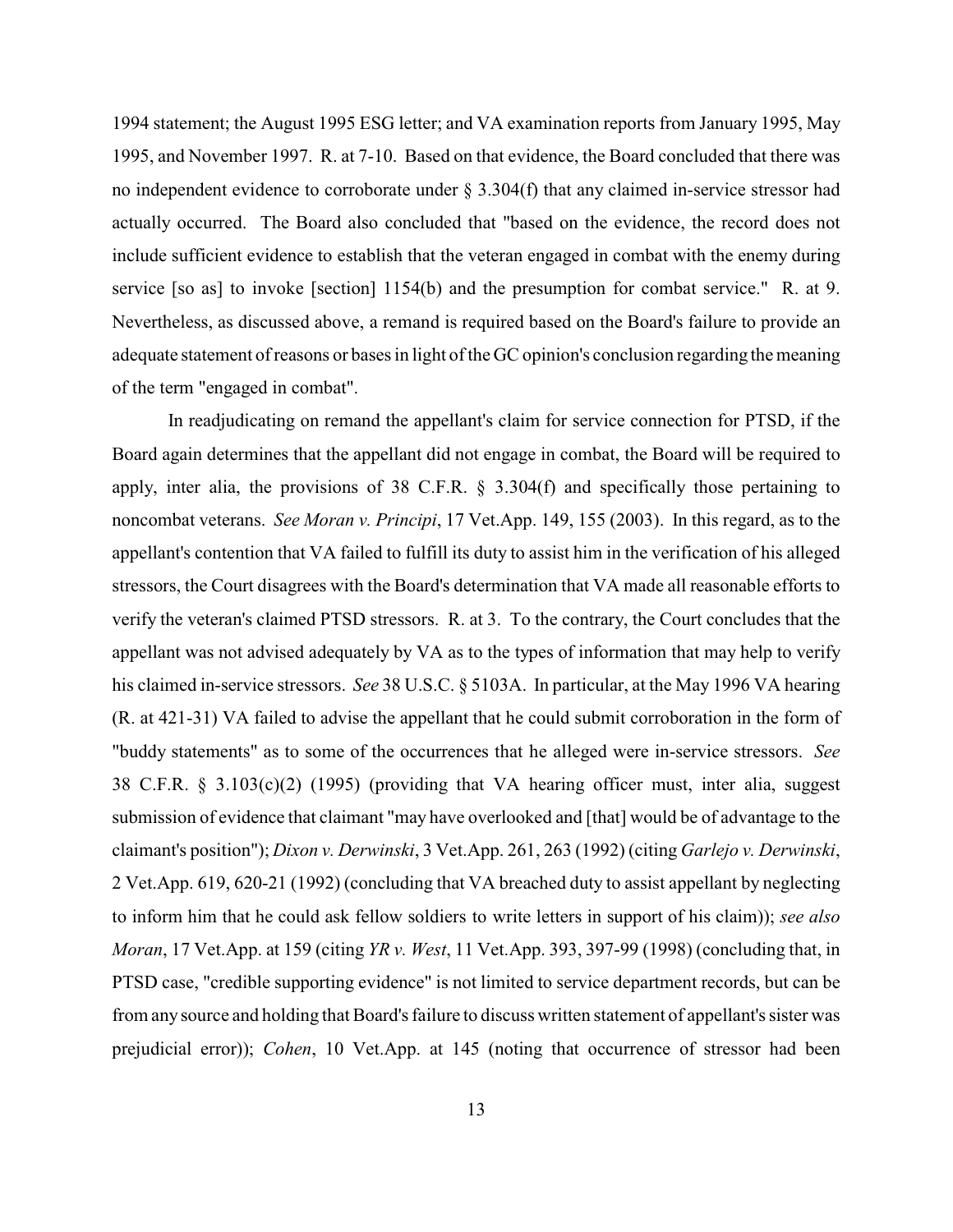established by Board's acceptance of corroborative statement of veteran's comrade as to exposure to frequent mortar and rocket attacks).

At the May 1996 hearing, the appellant testified under oath that he was a gunner whose unit provided artillery support for infantry units stationed in the field and that when his unit moved from one landing zone to another "we would have to go in and secure the area our own self." R. at 422. He explained: "It was very difficult. I mean there were a lot of, a lot got killed there. We never had anybody to go in front of us. We had to go in by ourselves and do it." R. at 422. He further testified that on July 24, 1967, while he was with the 25th Infantry Division, his firebase came under attack and 17 individuals were killed, including his first sergeant, who was the battery commander. *Ibid*. The Court notes that a buddy statement may corroborate, for example, the appellant's claimed participation on July 24, 1967; any doubt about his having functioned as part of artillery support for infantry units; and/or his statement concerning his having been blown off a vehicle and injuring his knees (R. at 260-61, 302-03, 422-23).

The Court also concludes that there is some merit to the appellant's argument that VA failed to assist him by not attempting to verify whether servicemen Prior or Ward were casualties during the Vietnam Conflict (one of his claimed stressors (Br. at 13, 19-20)). In its decision, the Board noted that the appellant had described an attack in July 1967 in which "his First Sergeant [Ward] and a Specialist [Prior] were killed" and that his attorney had suggested that VA should attempt to verify the deaths of these servicemen. R. at 9. The Board, however, determined that because "the alleged [July 1967] attack itself was not verified, verification of deaths alleg[ed] to be due to that attack is not necessary." R. at 9. Under the duty to assist, the Secretary is required to assist a claimant to obtain relevant records. 38 U.S.C. § 5103A(c)(3) (requiring Secretary to assist claimant in obtaining, among other things, records "held by any Federal department or agency that the claimant adequately identifies and authorizes the Secretary to obtain"); *see* 38 C.F.R. § 3.159(c)(3) (2003). The Court concludes that if the appellant's assertion regarding the deaths was that his *knowledge* of the deaths was a stressor, then VA had a duty to assist the appellant in attempting to verify the deaths. If, however, the appellant's assertion is that he *witnessed* their deaths, then VA has an obligation to attempt to verify the deaths only if there is evidence that the appellant was present when those deaths allegedly occurred. In addition, the Court notes that although the appellant concedes that he was a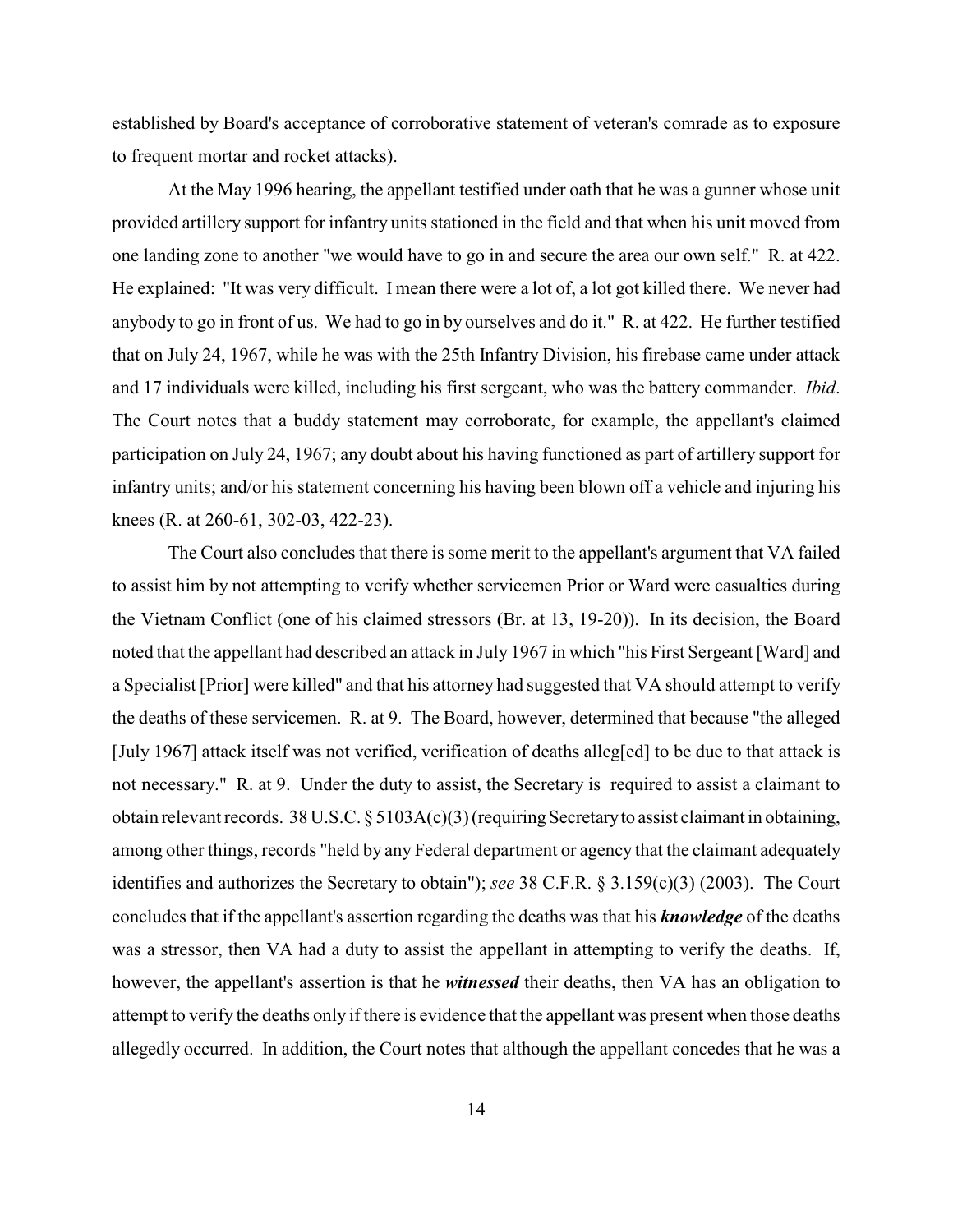patient at the 249th General Hospital in Japan from May 18, 1967, to July 23, 1967 (Br. at 3), it is possible that if the deaths of servicemen Ward and/or Prior occurred on a date other than June 24 (the date identified in the ORLLs as the date on which the appellant's unit was attacked), that may indicate that the appellant's unit was under attack on a date not mentioned in the ORLLs and morning reports; if so, VA had a duty under the statute and regulation to attempt to obtain any relevant documents in this regard. Accordingly, if combat status is not found on remand, the Board must seek to clarify the basis for this asserted in-service stressor and then take appropriate action.

On remand, if the Board determines that the appellant engaged in combat or that there is credible supporting evidence that the claimed in-service stressor occurred, then VA is to provide a current examination of the appellant. *See* 38 U.S.C. § 5103A; *Green (Victor) v. Derwinski*, 1 Vet.App. 121, 124 (1991) (concluding that "fulfillment of the statutory duty to assist here includes the conduct of a thorough and contemporaneous medical examination"). The Court notes that the most current VA examination is dated in November 1998 and contains notations by the VA psychiatrist that the appellant's claimed stressors have not been substantiated*.* As to the claimed stressors, the examiner stated the following:

> [The veteran's] stressors in Vietnam apparently have not been substantiated and [al]though it is likely that he was involved in some combat activities, it seems a bit unusual that an artillery man would have personally killed eleven enemy soldiers unless they were being over[]run. In an action of that nature, I think [it] would probably have resulted in either some award being given to him or at least some documentation being discoverable with respect to that unit's heavy combat activity. . . . When I asked him if he directly observed [his 11 friends killed], he states that he did directly observe it. Again, that seems to be a bit of either an exaggeration or a horrible experience which should again be discoverable through the records.

R. at 795. To the extent that the examining psychiatrist is expressing an opinion on whether the appellant's claimed in-service stressors have been substantiated, that is a matter for determination by the Board and not a medical matter. *Cf. Mariano*, 17 Vet.App. at 312 (noting that it is impermissible for VA to obtain medical opinion if a purpose for undertaking such additional development was to obtain evidence against appellant's case); *Moreau*, 9 Vet.App. at 396 (concluding that credible supporting evidence of in-service stressor cannot consist solely of medical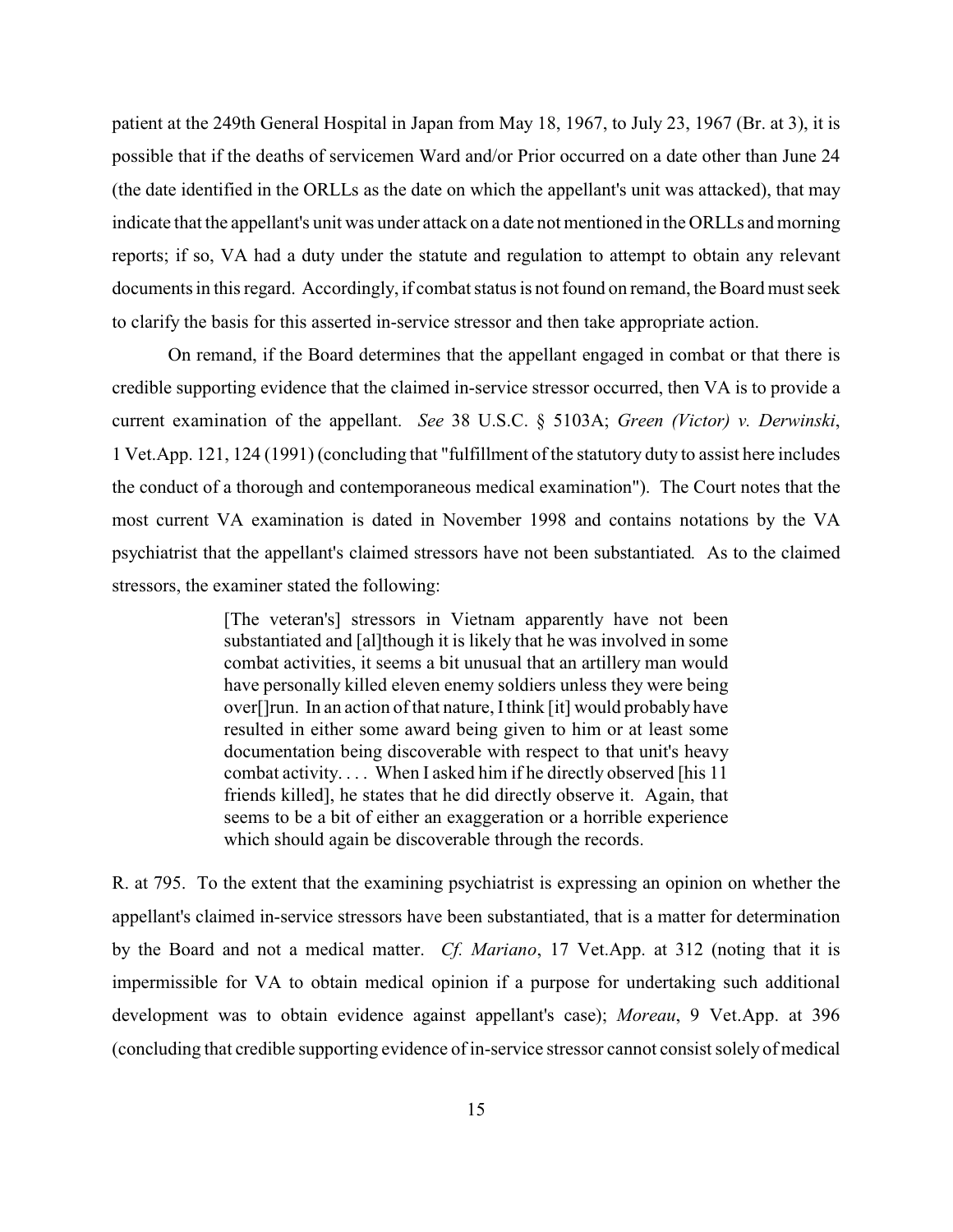statement of VA examining psychiatrist that related veteran's PTSD to events experienced in service and that expressly found veteran's recitation of facts to be credible); *see also Cohen*, 10 Vet.App. at 145 (citing *Moreau*, *supra*) (noting that opinion by mental health professional based on postservice examination of veteran cannot be used to establish occurrence of stressor). A new VA examination would remove whatever taint there may be from this psychiatrist's overreaching in his report. *Cf*. *Colayong v. West*, 12 Vet.App. 524, 534-35 (1999) (concluding that medical opinion had been obtained by tainted process where engagement letter from RO that led to medical opinion contained questions that were "fatally flawed" in that they suggested answer and limited field of inquiry by expert, and ordering that new medical opinion be obtained on remand).

The Court notes that on remand the Board's determinations on the questions of combat status and corroboration of stressors (if needed) must be made consistent with the equipoise standard of 38 U.S.C. § 5107(b), and the appellant's claim is to be denied on the merits only if the evidence preponderates against the claim. *See Gilbert,* 1 Vet.App. at 54; *see also Mariano*, 17 Vet.App. at 313-17.

### **IV. Conclusion**

On the basis of the foregoing analysis, the ROA, and the parties' pleadings, and having "take[n] due account of the rule of prejudicial error" under 38 U.S.C. § 7261(b)(2), the Court will vacate the June 2002 Board decision and remand the matter for expeditious further development and issuance of a readjudicated decision supported by an adequate statement of reasons or bases, *see* 38 U.S.C. §§ 1110, 1154(b), 7104(a), (d)(1); 38 U.S.C. §§ 5103A, 5107; 38 C.F.R. §§ 3.103(c)(2), 3.159, 3.304(f), 4.130, DC 9411; *Fletcher v. Derwinski*, 1 Vet.App. 394, 397 (1991), all consistent with this order and in accordance with 38 U.S.C. § 7112 (as added by the Veterans Benefits Act of 2003, Pub. L. No. 108-183, § 707(b), 117 Stat. 2651, 2673) (requiring Secretary to "take such actions as may be necessary to provide for the expeditious treatment by the Board of any claim that is remanded to the Secretary by the Court"); *see Vargas-Gonzalez v. Principi*, 15 Vet.App. 222, 225-30 (2001) (holding that section 302 of Veterans' Benefits Improvements Act of 1994, Pub. L. No. 103-446, § 302, 108 Stat. 4645, 4658, predecessor of section 7112, applies to all elements of a claim remanded by the Court or Board), and in accordance with all applicable law and regulation. *See Allday*, 7 Vet.App. at 533-34. On remand, the VCAA will apply. *See* 38 U.S.C. 5100-5103, 5103A,